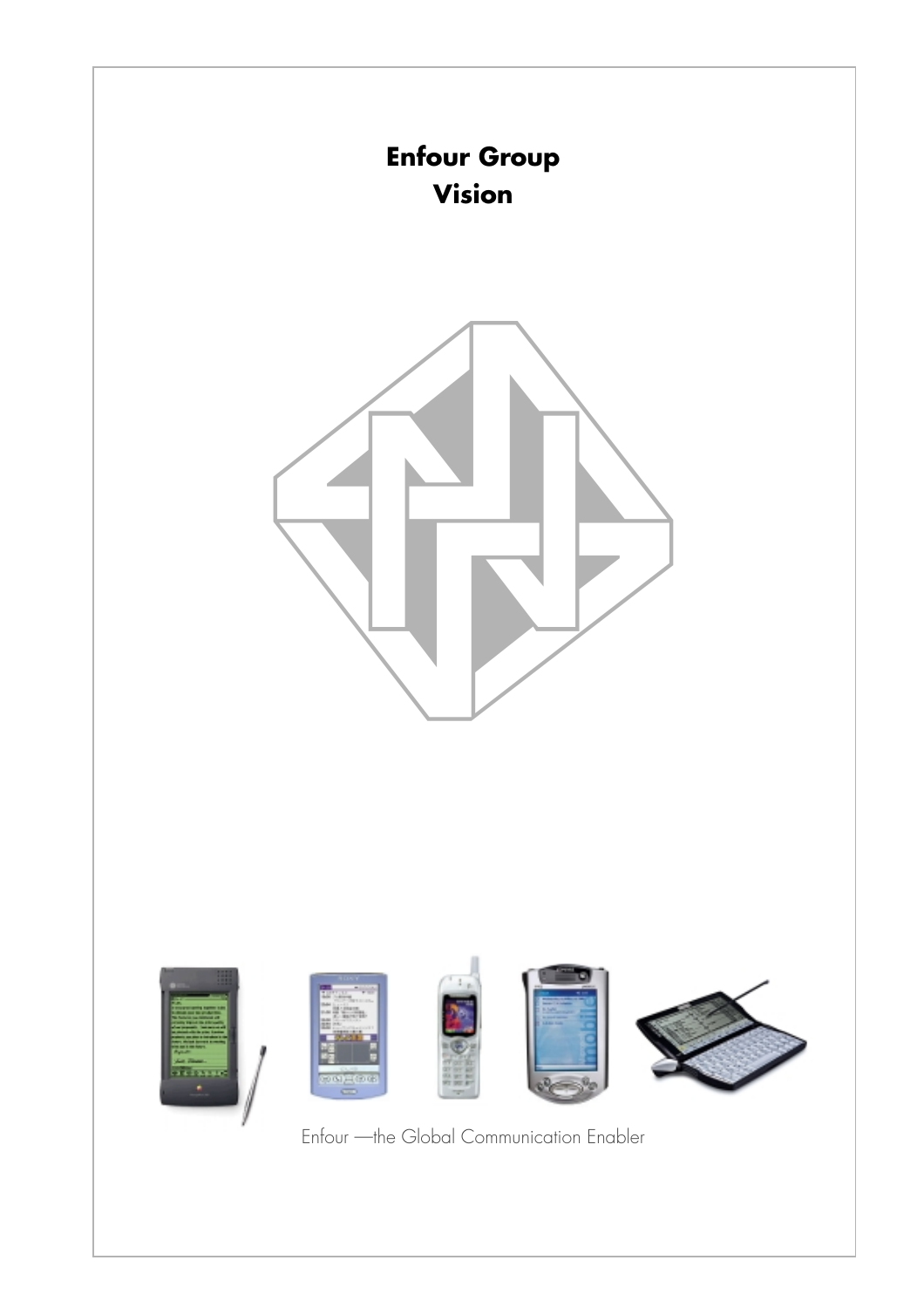### **A letter from Richard Northcott, CEO**



Dear Friends,

The Enfour group of companies I began setting up in Tokyo nearly ten years ago has reached a turning point. We have had many successes introducing innovative language and imaging products to the Japanese computer and PDA markets. Over the years Enfour has built up a broad multilingual software base and a strong reputation here in Japan.

Now, the time has come for us to expand into global markets and offer a broader range of solutions targeting the next generation of information and consumer electronic devices. We need to move to the next stage and prepare for the emerging opportunities we see on the horizon.

Therefore I am transforming Enfour Group into a "Venture" company in preparation for the challenge.

To get Enfour ready for this exciting future, I am looking to introduce outside Venture Capital and Institutional funding. The aim is to build on our strengths in multilingual mobile devices and become the leading supplier of language solutions for the wireless industry. Then, in three to five years, to list on a public market to assure our leadership for the long term.

Enfour will be bringing together the high-quality intellectual property we have amassed already, and invest in new linguistic and platform expertise. We will then be able to offer the widest and deepest language solutions on the market. By supplying the display software for the next generation of smart mobile phones and information appliances that will be demanded across Asia and the Middle East, Enfour will be at the forefront of the Global Wireless Information Age.

Enfour will recreate itself in readiness for the new opportunities and rapid growth that await us

Thank you for your interest.

Richard Northcoll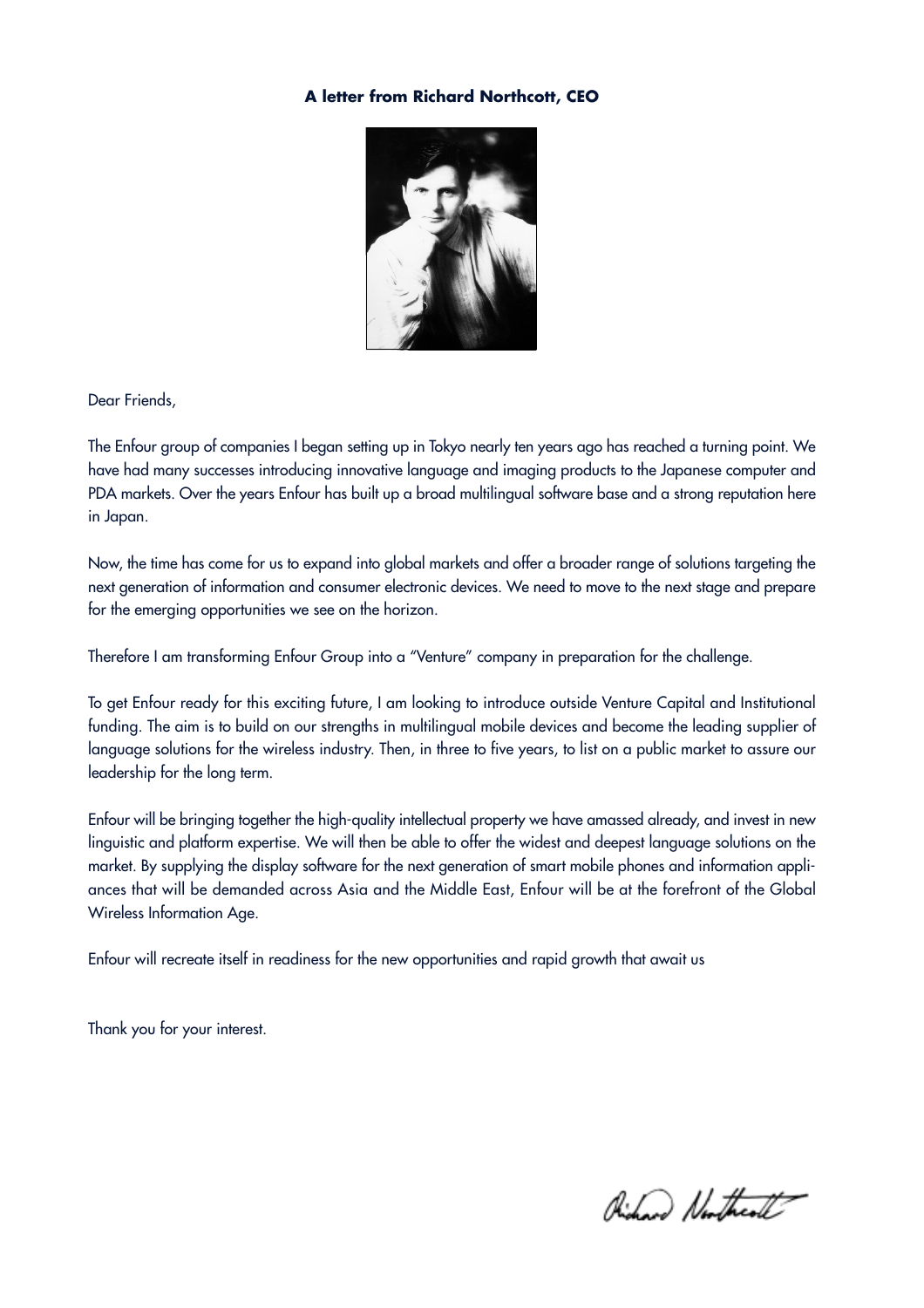# **1. History:**

Enfour was born from the desire to fill the specific needs of customers in non-European markets. Asian languages are complex and have special requirements. Enfour set out to create printing and display solutions to remove the limitations of early Asian language computer systems.

Enfour became renowned for desktop publishing utilities and development tools. Selling to designers as well as corporate customers such as Apple, Sony, and large printing companies — Enfour became, and is still, Asia's leader in font technology.

Six years ago Enfour entered the PDA market just as it was beginning, and worked with Apple Computer to build the early PDA market in Japan with localized Newtons. Enfour quickly became the leading PDA and mobile device display solution provider.

Enfour is also behind the text titles for major movie titles, broadcasting, video and DVD systems.

Three years ago, we began development work with the Symbian OS (EPOC). This Operating System is expected to become the front runner in the next generation of mobile phones coming from the top handset manufactures in the world. We have already worked with Psion Digital and Psion Teklogix to enable Japanese and Chinese solutions using this system. Enfour is positioned to help hardware manufacturers bring their devices quickly and cost effectively into many new markets.

### **Achievements:**

Fonts for MacOS 7 Japanese solution (SweetJAM 7) 1992 First Postscript Level 2 font (OEM solution) 1992 First two-byte gaiji solution(PS Gaiji Kit) 1992 First two-byte graphical font editor for Mac (Marukan Editor) 1993 First Adobe-clone printer font library (OEM solution) 1993 First commercial CID font package (TypeBank Professional Font Series) 1995 First CJK Unicode font (UniFont) 1996 Japanese Record Association character set definition (Music Gaiji) 1996 First two-byte outline font tools (Kanji Edit Kit) 1997 First Unicode fonts for Symbian OS (UniFEP for EPOC) 1999 First Japanese movie font (Cinema Font) 2001 First i-mode compatible desktop font (Keitai-Font) 2001 First high-res fonts for PalmOS (Sony CLIÉ) 2001 First Open-Platform Native Chinese PDA (Psion 618C) 2001 Fully localized Japanese Psion 5mx Pro 2001 Chinese software solution for embedded Windows CE

# **Main Products:**

•Font products: TypeBank Fonts, Keitai-Font, Comic Font, Cinema Font, Gaiji products

- •Multilingual fonts: UniFEP for EPOC & Windows CE
- •Font creation tools: FontLab, Kanji Edit Kit
- •Multilingual dictionary: UniDict for desktops, PDAs and online servers
- •Transcoding proxy server for internationalization of mobile phone content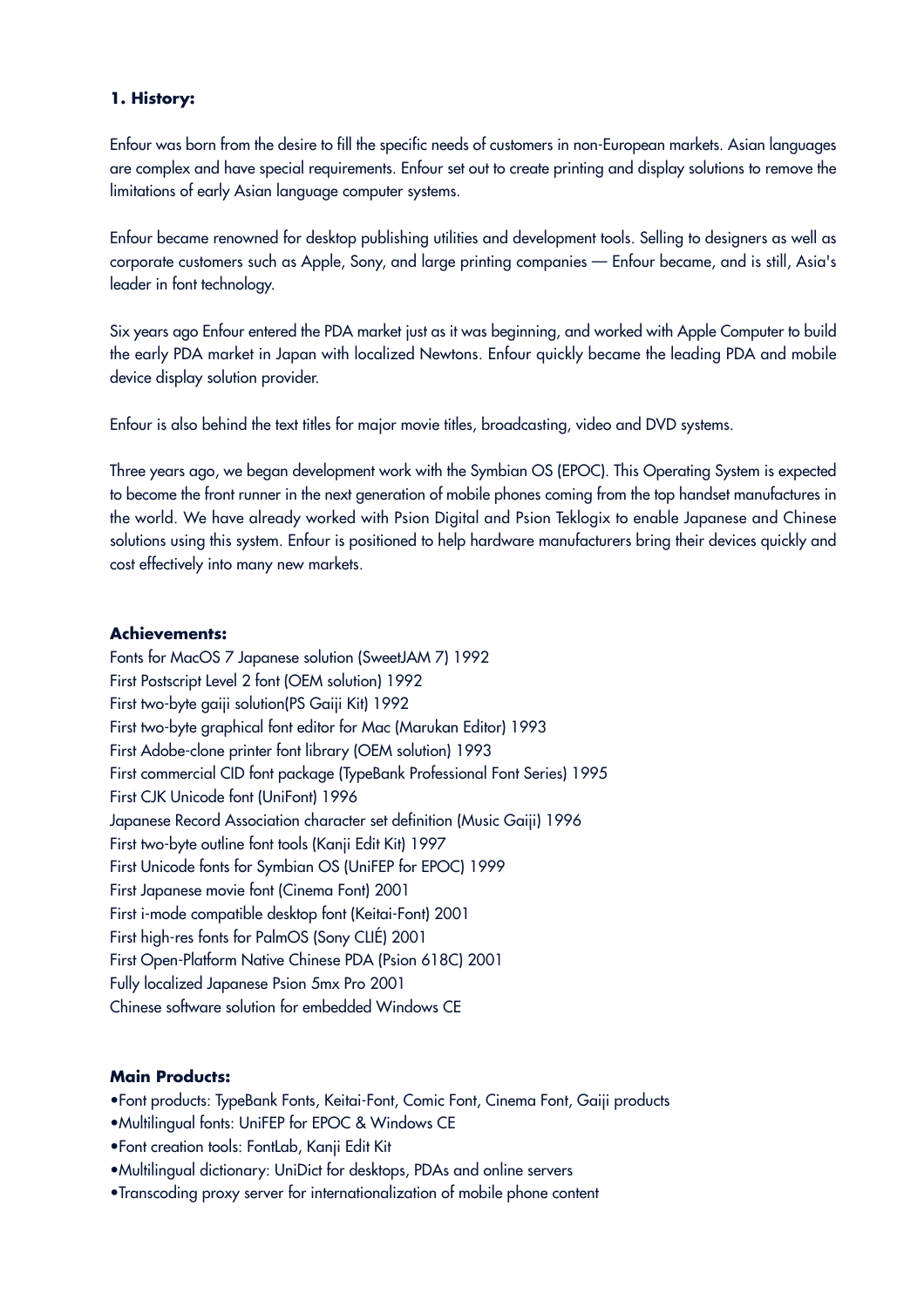### **Business partners:**

Apple Computer, Inc. Sony Corporation Inc. Nippon Steel Inc. Honda Motor Co., Ltd Toppan Printing Co., Ltd. TypeBank Co., Ltd. CellSys Inc. Psion PLC. Sun Microsystems SavaJe Technologies Mobile Computing Technology Kyocera

# **Technology relationships:**

Purple Technologies Ltd. Ruksun Software Technologies Pvt Ltd. X-Soft Landware Inc. PACE Anti-Piracy Inc. Tao-Group PLC. Shanghai Type Technology CJK Dictionary Instutue

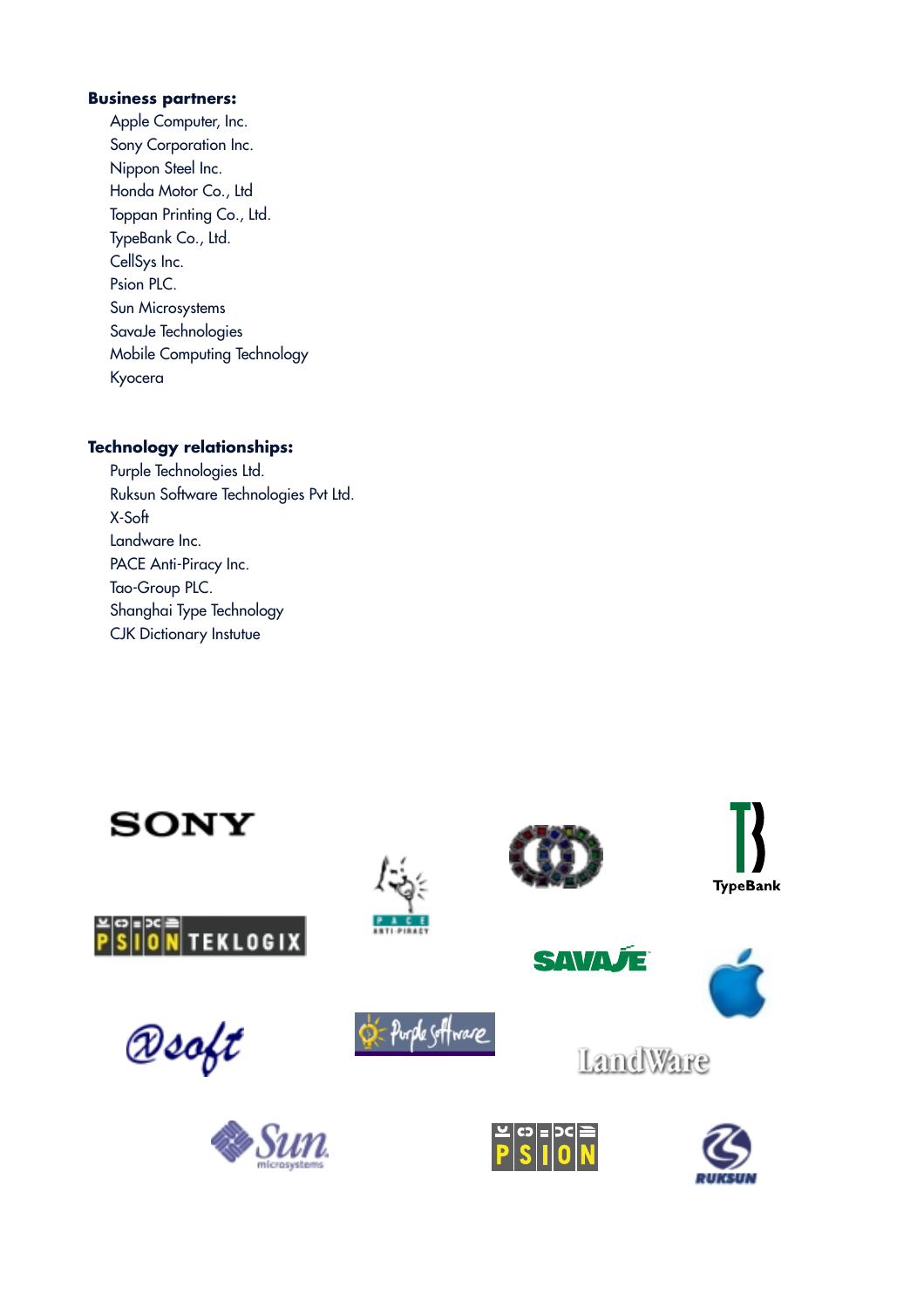# **2. Vision**

There will be more information. It will be in more languages. There will be more people wanting that information with non-PC information appliances and from more and more regions around the world.

Enfour's focus is the devices that people use on a daily basis. Devices will be smaller and less expensive than Desktop computers. The devices will have confined resources and smaller screens. They will be personal and indispensable. They will need to speak the owner's language. This is where Enfour comes in.

By combining technology & language in all shapes and forms, Enfour will provide much needed solutions for the up and coming markets of the 21st Century, helping people interact with devices and information.

Through an evolution of linguistics and human interface, Enfour will break down language barriers and bring people together in the new culture of Global Information.



**Asian Population/Mobile phone adoption**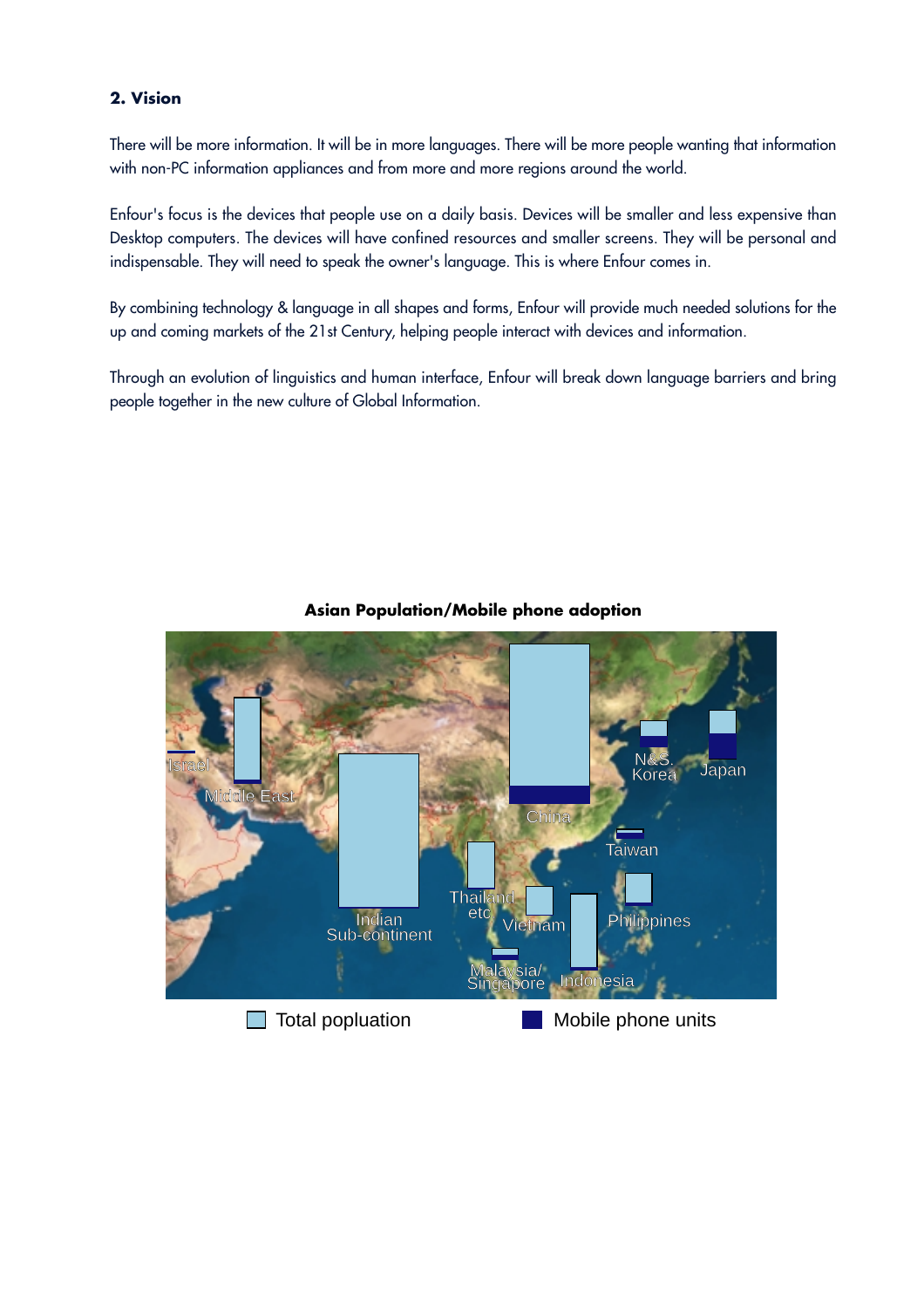# **3. Intellectual Property & Core competence:**

Enfour is especially strong in Japanese, Chinese and Korean text handling with support for expanded character sets and up-to-date input dictionaries. We are epaxnding our language support in preparation for new needs in high potential (population and growth opportunity) markets.

- •Fonts and input methods for Asian/Arabic/Indic languages
- •Complex script display for multilingual movie/TV production and game software
- •Operating System integration and localization for mobile phones, PDAs and information appliances
- •Online language services for on-demand dictionary and educational instruction